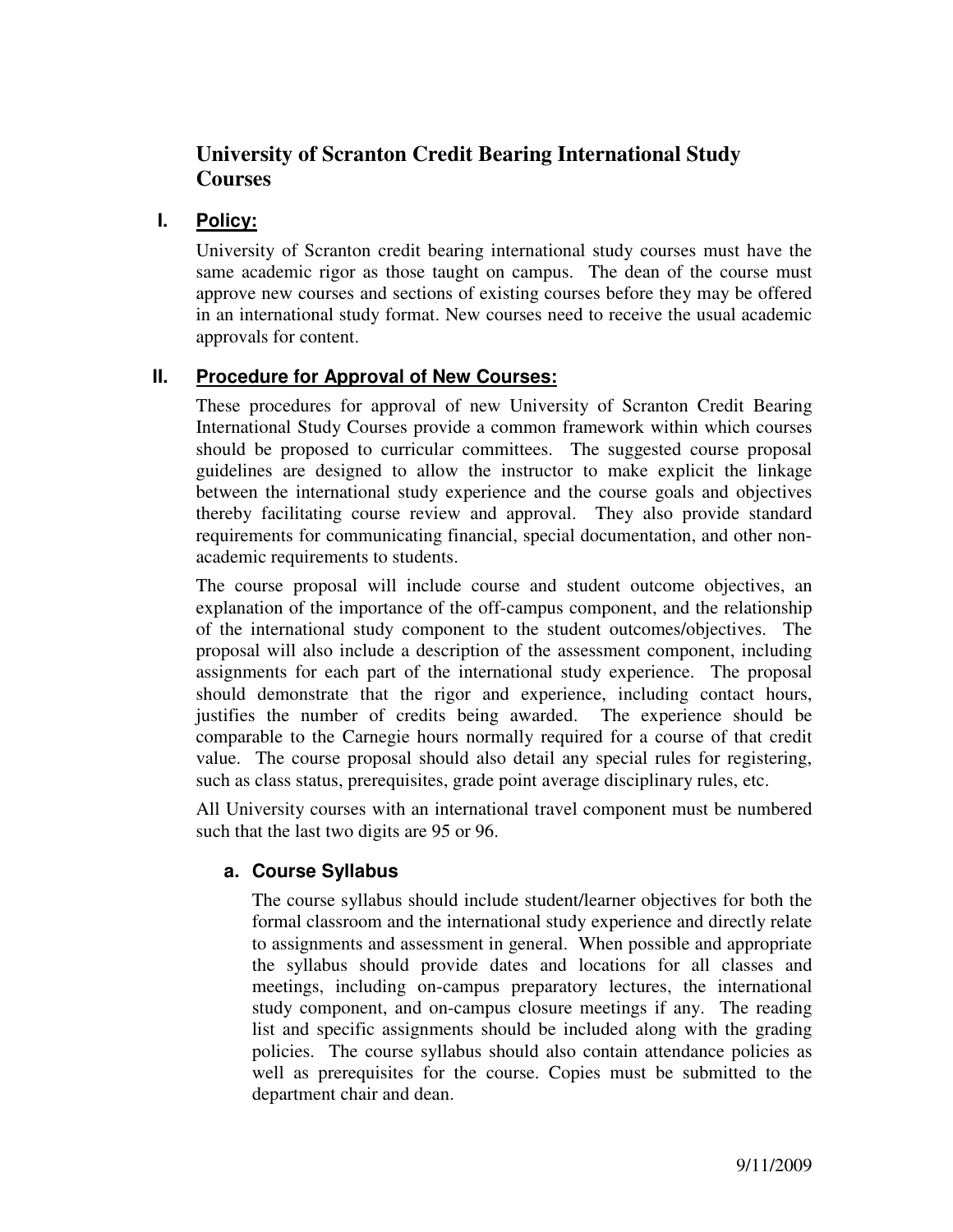A separate document should be attached to the syllabus detailing the list of charges, fee schedule and deadlines, and other logistical information. Special rules for registering, such as class status, grade point average, conduct rules and the University–approved waiver form should be included.

Faculty teaching the course can apply for the Diversity Credit to be applied.

# **III. Procedure for Approval of Sections of Existing Courses:**

With the dean's permission sections of existing courses may be offered abroad. Course numbering will remain unchanged from current catalog.

Faculty teaching the course can apply for the Diversity Credit to be applied.

## **IV. Other Requirements**

## **a. Waiver and Permission Forms**

Faculty are responsible to follow the procedures outlined in the Foreign Travel Information Policy. This includes submitting signed waivers and forms for all students and participants to the Associate Provost Office, prior to their participation in the course. Faculty should contact the Associate Provost's Office for the proper forms. Copies will be kept in the Associate Provost's Office**.**

## **b. Schedule Type**

All travel courses must have a schedule type of *T: Travel/No Load or F: Travel/Load*, as determined by the department in consultation with the dean. This is necessary to identify the course sections so that the  $1/3<sup>rd</sup>$ billing hour adjustments can be set up prior to registration and billing, ties into faculty load for proper compensation, and tracks "travel" course sections longitudinally.

#### **c. Tuition**

Students will pay one third of the tuition for the course unless it is covered under the flat tuition policy. That means that for a student enrolled in a 3 credit course, the course tuition would cost one credit. For a student in a regular semester whose credit bearing international study course caused her/him to exceed the 18-hour limit, the additional credits would be discounted at the same rate.

# **d. Faculty Salary**

Faculty receive a full stipend. Normally a minimum of 6 paying students per instructor is required and a maximum of 15 students per instructor is allowed.

#### **e. Budget**

Faculty are responsible for developing a budget for the course. Faculty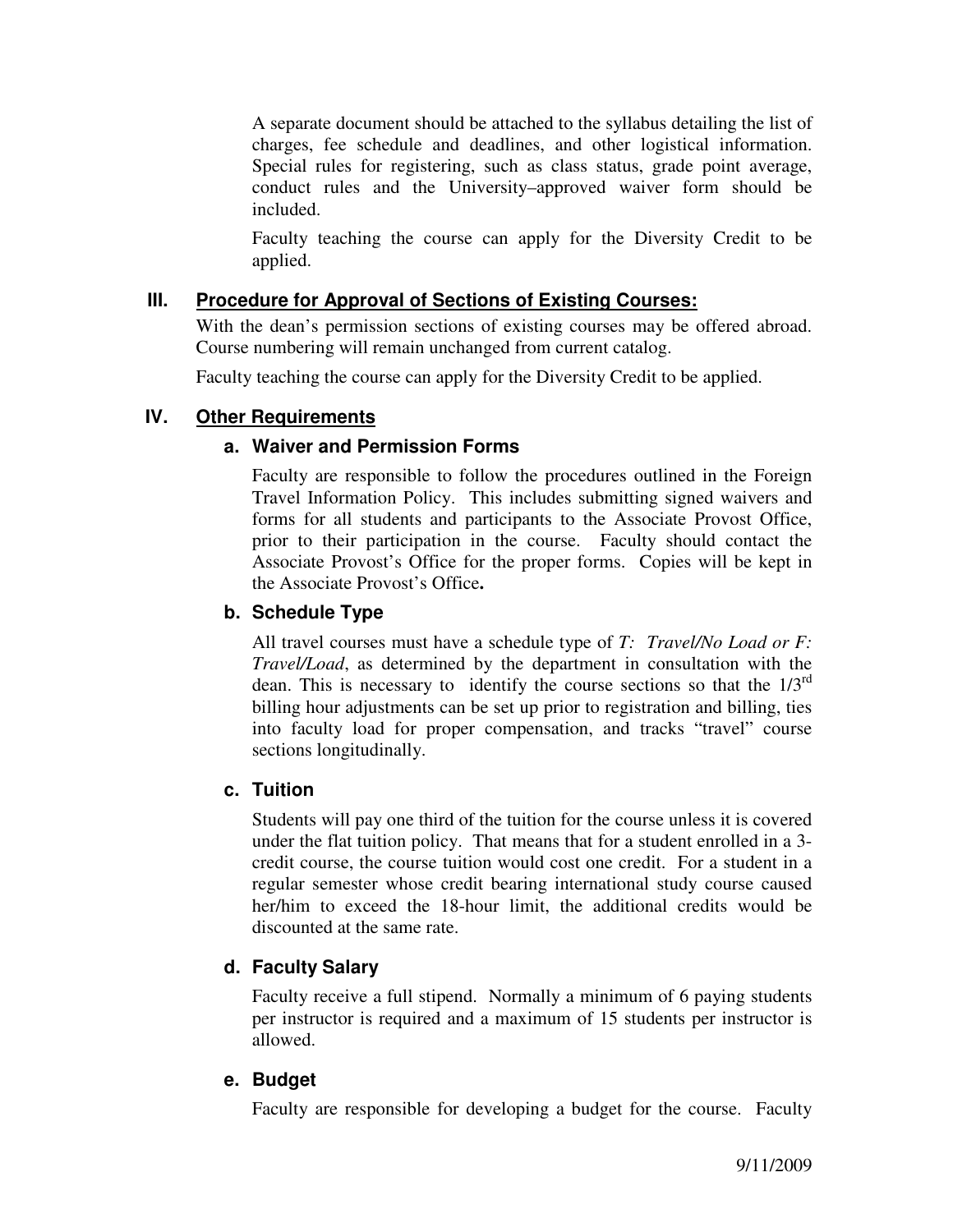are responsible to submit the budget to the dean. All course-related costs, except tuition and faculty salary, need to be covered by the amount charged to the students/participants. Representative course-related costs include: transportation to location, course-related travel, meals, lodging and ticket for admission/events. Based on these costs, a per student charge is established. This per student charge must cover the expenses of the course. The per student cost plus the tuition and the refund policy must be included on all materials advertising and promoting the course as well as informing the student that they will be billed for the mandatory health insurance.

## **f. Refund Policy**

Students may receive a 100% tuition refund if they withdraw on or before the first day of class as stated on the course syllabus. Once the course has begun, no refunds will be made.

Faculty are also responsible for establishing a written cancellation and refund policy for the travel arrangements, and for giving it to the students.

Both of these policies need to be included when advertising the course.

## **g. Registration**

Faculty, in coordination with the office of the course dean, are responsible for advertising the course. They should provide a list of students with their Royal ID numbers and a course syllabus including a full schedule of class meetings to the assistant dean of the course, who will register the students. This information must be provided four weeks prior to the start of the term or four weeks prior to departure whichever comes first.

# **h. Agency Account**

Faculty are responsible to contact the Treasurer's Office to set up an agency account to handle income related to the course, other than tuition and normal University fees. Students should be instructed to make the checks payable to University of Scranton. Students submit checks to the faculty member who, in turn, gives them to the Bursar and requests that the agency account be credited.

# **V. Foreign Country Requirements**

Faculty are responsible for ascertaining the passport or visa requirements and informing the students of the same.

Faculty need to be aware of the political climate in the country being visited, including knowledge of any U.S. State Department or other advisories regarding that country. Faculty should attempt to ascertain the risks in the particular area of the country being visited, such as an unusually high crime rate. Particularly when students are staying with residents of the foreign country, faculty should take